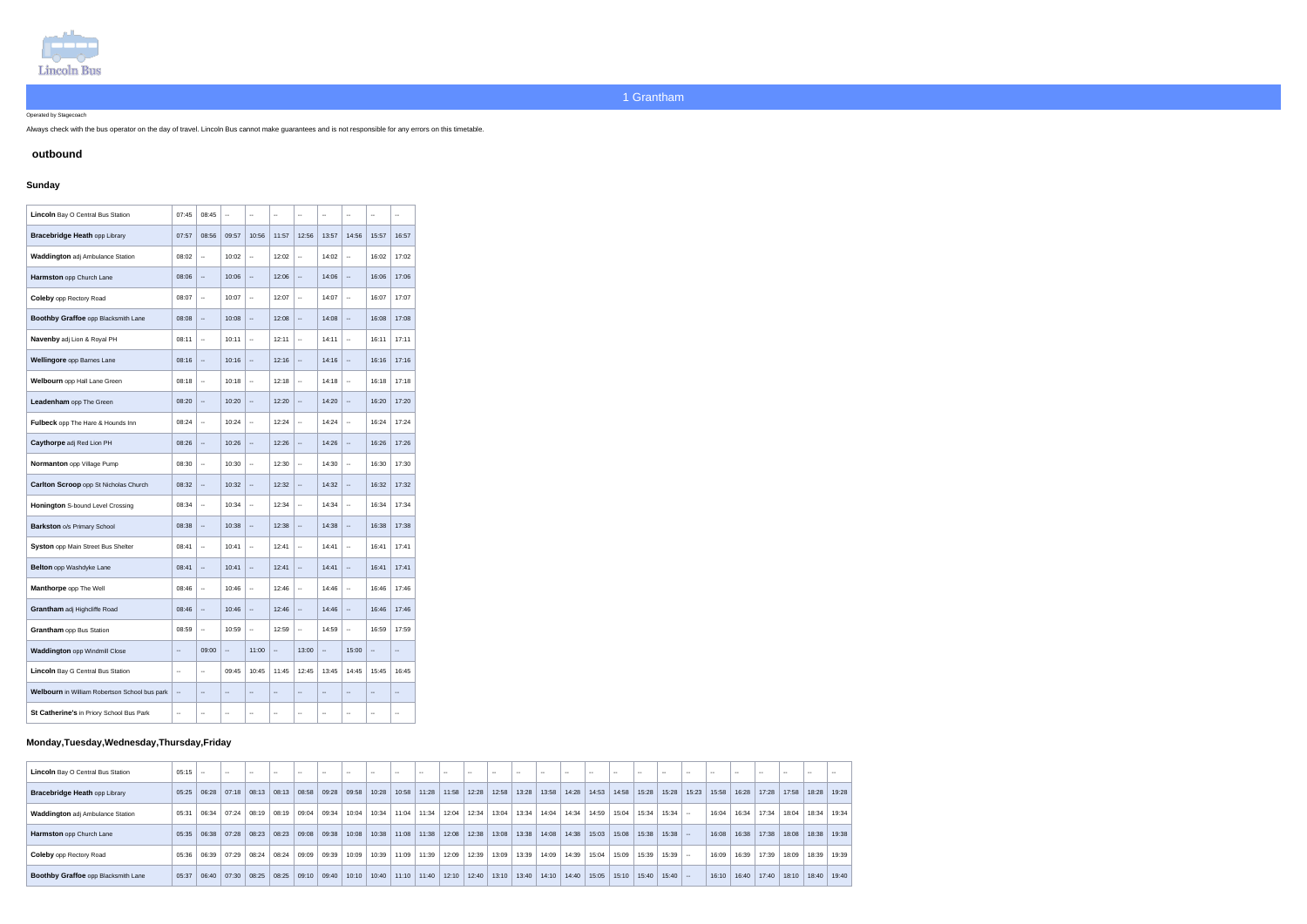| <b>Navenby adj Lion &amp; Royal PH</b>        | 05:40         | 06:43                       | 07:33  | 08:28          | 08:28  | 09:13  | 09:43                                         | 10:13                                         | 10:43                    | 11:13                    | 11:43         | 12:13          | 12:43                                         | 13:13                    | 13:43                    | 14:13          | 14:43  | 15:08         | 15:13           | 15:43                    | 15:43                       | $\sim$ | 16:13                                         | 16:43  | 17:43                    | 18:13                       | $18:43$   19:43          |                          |
|-----------------------------------------------|---------------|-----------------------------|--------|----------------|--------|--------|-----------------------------------------------|-----------------------------------------------|--------------------------|--------------------------|---------------|----------------|-----------------------------------------------|--------------------------|--------------------------|----------------|--------|---------------|-----------------|--------------------------|-----------------------------|--------|-----------------------------------------------|--------|--------------------------|-----------------------------|--------------------------|--------------------------|
| Wellingore opp Barnes Lane                    | 05:45         | 06:49                       | 07:39  | 08:34          | 08:34  | $\sim$ | 09:49                                         | $\sim$                                        | 10:49                    | $\sim$                   | 11:49         | $\sim$         | 12:49                                         | $\sim$                   | 13:49                    | $\sim$         | 14:49  | $15:14$ -     |                 | 15:49                    | 15:49                       | $\sim$ | $\sim$                                        | 16:49  | 17:49                    | $\mathcal{L}_{\mathcal{A}}$ | 18:49                    |                          |
| Welbourn opp Hall Lane Green                  | 05:47         | 06:51                       | 07:41  | 08:36          | 08:36  | $\sim$ | 09:51                                         | $\sim$                                        | 10:51                    | $\sim$                   | 11:51         | $\sim$         | 12:51                                         | $\mathbb{Z}^2$           | 13:51                    | $\sim$         | 14:51  | 15:24         | $\sim$          | 15:51                    | 15:51                       | $\sim$ | $\sim$                                        | 16:51  | 17:51                    | $\mathbb{L}^{\mathbb{Z}}$   | 18:51                    |                          |
| Leadenham opp The Green                       | 05:49         | 06:53                       | 07:43  | 08:38          | 08:38  | $\sim$ | 09:53                                         | $\sim$                                        | 10:53                    | $\sim$                   | 11:53         | $\sim$         | 12:53                                         | u.                       | 13:53                    | $\sim$         | 14:53  | $15:26$ --    |                 | 15:53                    | 15:53                       | $\sim$ | $\sim$                                        | 16:53  | 17:53                    | $\mathcal{L}_{\mathcal{A}}$ | 18:53                    |                          |
| Fulbeck opp The Hare & Hounds Inn             | 05:53         | 06:57                       | 07:47  | 08:42          | 08:42  | $\sim$ | 09:57                                         | $\sim$                                        | 10:57                    | $\sim$                   | 11:57         | $\sim$         | 12:57                                         | $\mathbb{Z}^2$           | 13:57                    | $\sim$         | 14:57  | $15:30$ -     |                 | 15:57                    | 15:57                       | $\sim$ | $\sim$                                        | 16:57  | 17:57                    | $\sim$                      | 18:57                    | $\sim$                   |
| Caythorpe adj Red Lion PH                     | 05:56         | 07:00                       | 07:50  | 08:45          | 08:45  | $\sim$ | 10:00                                         | $\sim$                                        | 11:00                    | $\sim$                   | 12:00         | $\sim$         | 13:00                                         | $\sim$                   | 14:00                    | $\sim$         | 15:00  | $15:33$ -     |                 | 16:00                    | 16:00                       | $\sim$ | $\sim$                                        | 17:00  | 18:00                    | $\sim$                      | 19:00                    |                          |
| Normanton opp Village Pump                    | 06:00         | 07:04                       | 07:54  | 08:49          | 08:49  | $\sim$ | 10:04                                         | $\sim$                                        | 11:04                    | $\sim$                   | 12:04         | $\mathbb{Z}^2$ | 13:04                                         | Ш,                       | 14:04                    | $\sim$         | 15:04  | 15:37         | $\sim$          | 16:04                    | 16:04                       | $\sim$ | $\sim$                                        | 17:04  | 18:04                    | $\overline{\phantom{a}}$    | 19:04                    |                          |
| <b>Carlton Scroop</b> opp St Nicholas Church  | 06:02         | 07:07                       | 07:57  | 08:52          | 08:52  |        | 10:07                                         | $\sim$                                        | 11:07                    | $\sim$                   | 12:07         | $\sim$         | 13:07                                         | $\sim$                   | 14:07                    | $\sim$         | 15:07  | 15:40         | $\sim$          | 16:07                    | 16:07                       | $\sim$ | $\sim$                                        | 17:07  | 18:07                    | $\overline{a}$              | 19:07                    |                          |
| Honington S-bound Level Crossing              | 06:04         | 07:09                       | 07:59  | 08:54          | 08:54  | $\sim$ | 10:09                                         | $\sim$                                        | 11:09                    | $\sim$                   | 12:09         | $\sim$         | 13:09                                         | $\sim$                   | 14:09                    | $\sim$         | 15:09  | 15:42         | $\sim$          | 16:09                    | 16:09                       | $\sim$ | $\sim$                                        | 17:09  | 18:09                    | $\sim$                      | 19:09                    | . —                      |
| <b>Barkston o/s Primary School</b>            | 06:08         | 07:13                       | 08:03  | 08:58          | 08:58  | $\sim$ | 10:13                                         | $\sim$ $\sim$                                 | 11:13                    | - 111                    | 12:13         | $\sim$         | $13:13$ -                                     |                          | 14:13                    | $\sim$         | 15:13  | $15:46$ --    |                 | 16:13                    | 16:13                       | $\sim$ | $\sim$                                        | 17:13  | 18:13                    | $\sim$                      | 19:13                    |                          |
| Syston opp Main Street Bus Shelter            | 06:11         | 07:16                       | 08:06  | 09:01          | 09:01  | $\sim$ | 10:16                                         | المعاد                                        | 11:16                    | $\sim$                   | 12:16         | $\sim$         | 13:16                                         | $\sim$                   | 14:16                    | $\sim$         | 15:16  | 15:49         | l --            | 16:16                    | 16:16                       | $\sim$ | $\sim$                                        | 17:16  | 18:16                    | $\sim$                      | 19:16                    |                          |
| Belton opp Washdyke Lane                      | 06:11         | 07:16                       | 08:06  | 09:01          | 09:01  | $\sim$ | 10:16                                         | $\sim$ $\sim$                                 | 11:16                    | $\sim$                   | 12:16         | $\sim$         | 13:16                                         | $\sim$                   | 14:16                    | $\sim$         | 15:16  | $15:49$ --    |                 | 16:16                    | 16:16                       | $\sim$ | $\sim$                                        | 17:16  | 18:16                    | $\mathcal{L}_{\mathcal{A}}$ | 19:16                    |                          |
| Manthorpe opp The Well                        | 06:16         | 07:21                       | 08:11  | 09:06          | 09:06  | $\sim$ | 10:21                                         | $\sim$                                        | 11:21                    | $\sim$                   | 12:21         | $\sim$         | 13:21                                         | $\sim$                   | 14:21                    | $\sim$         | 15:21  | 15:54         | $\sim$          | 16:21                    | 16:21                       | $\sim$ | $\sim$                                        | 17:21  | 18:21                    | $\sim$                      | 19:21                    | $\sim$                   |
| Grantham adj Highcliffe Road                  | 06:16         | 07:21                       | 08:11  | 09:07          | 09:07  | $\sim$ | 10:22                                         | $\sim$                                        | 11:22                    | $\sim$                   | 12:22         | $\sim$         | 13:22                                         | $\sim$                   | 14:22                    | $\sim$         | 15:22  | 15:55         | --              | 16:22                    | 16:22                       | $\sim$ | $\sim$                                        | 17:22  | 18:22                    | $\mathbf{u}$                | 19:22                    | $\sim$                   |
| <b>Grantham</b> opp Bus Station               | 06:27         | 07:32                       | 08:27  | 09:22          | 09:22  | $\sim$ | 10:37                                         | $\sim$                                        | 11:37                    | $\sim$                   | 12:37         | $\sim$         | 13:37                                         | $\sim$                   | 14:37                    | $\sim$         | 15:37  | $\sim$        | $\sim$ $\sim$   | 16:37                    | 16:37                       | $\sim$ | $\sim$                                        | 17:37  | $\mathbf{u}$             | $\mathbf{u}$                | $\sim$                   |                          |
| <b>Waddington opp Windmill Close</b>          | $\sim$ $\sim$ | $\mathcal{L}_{\mathcal{F}}$ | $\sim$ | ш.             | $\sim$ | $\sim$ | $\mathord{\hspace{1pt}\text{--}\hspace{1pt}}$ | $\mathord{\hspace{1pt}\text{--}\hspace{1pt}}$ | $\overline{\phantom{a}}$ | $\overline{\phantom{a}}$ | $\sim$ $\sim$ | $\sim$         | $\mathord{\hspace{1pt}\text{--}\hspace{1pt}}$ | $\overline{\phantom{a}}$ | $\overline{\phantom{a}}$ | $\overline{a}$ | $\sim$ | $\sim$        | $\mathcal{L} =$ | $\overline{\phantom{a}}$ | $\sim$                      | 15:28  |                                               | $\sim$ | $\overline{\phantom{a}}$ | $\mathcal{L}_{\mathcal{F}}$ | $\sim$                   | uu.                      |
| <b>Lincoln</b> Bay G Central Bus Station      | $\sim$ $\sim$ | 06:15                       | 07:05  | 08:00          | 08:00  | 08:45  | 09:15                                         | 09:45                                         | 10:15                    | 10:45                    | 11:15         | 11:45          | 12:15                                         | 12:45                    | 13:15                    | 13:45          | 14:15  | 14:40         | 14:45           | 15:15                    | 15:15                       | $\sim$ | 15:45                                         | 16:15  | 17:15                    | 17:45                       | 18:15                    | 19:15                    |
| Welbourn in William Robertson School bus park |               | $\mathcal{L}_{\mathcal{F}}$ | $\sim$ | $\overline{a}$ | 08:37  |        | $\mathord{\hspace{1pt}\text{--}\hspace{1pt}}$ | $\overline{\phantom{a}}$                      | --                       | --                       | $\mathbf{u}$  | $\sim$         | $\mathord{\hspace{1pt}\text{--}\hspace{1pt}}$ | $\overline{\phantom{a}}$ | --                       | $\frac{1}{2}$  | $\sim$ | 15:25         | $\mathcal{L} =$ | $\overline{\phantom{a}}$ | $\mathcal{L}_{\mathcal{F}}$ | $\sim$ | $\mathord{\hspace{1pt}\text{--}\hspace{1pt}}$ | $\sim$ | $\overline{\phantom{a}}$ | $\overline{\phantom{a}}$    | $\overline{\phantom{a}}$ | --                       |
| St Catherine's in Priory School Bus Park      | $\sim$        | $\sim$                      | $\sim$ | $\mathbf{u}$   | $\sim$ | $\sim$ | $\sim$ $\sim$                                 | $\sim$ $\sim$                                 | $\overline{\phantom{a}}$ | $\sim$                   | $\sim$        | $\mathbf{m}$   | $\sim$                                        | $\overline{\phantom{a}}$ | $\sim$                   | $\sim$ $\sim$  | $\sim$ | $\sim$ $\sim$ | $\sim$ $\sim$   | $\sim$                   | $\sim$                      | 15:20  | $\sim$                                        | $\sim$ | $\mathbf{u}$             | $\sim$ $\sim$               | $\sim$                   | $\overline{\phantom{a}}$ |
|                                               |               |                             |        |                |        |        |                                               |                                               |                          |                          |               |                |                                               |                          |                          |                |        |               |                 |                          |                             |        |                                               |        |                          |                             |                          |                          |

## **Saturday**

| Lincoln Bay O Central Bus Station       | $\mathbf{u}$ | $\overline{a}$ | $\sim$ | $\sim$                      | $\overline{\phantom{a}}$ | $\sim$                                        | $\mathbf{u}$ | --     | $\overline{a}$ | --     | --        | $\overline{\phantom{a}}$ | $\sim$ | $\overline{a}$ | $\sim$ $\sim$ | $\overline{\phantom{a}}$                      | $\overline{a}$ | $\overline{\phantom{a}}$ | $\sim$ | $\overline{\phantom{a}}$ | --     | $\overline{\phantom{a}}$ |                             |
|-----------------------------------------|--------------|----------------|--------|-----------------------------|--------------------------|-----------------------------------------------|--------------|--------|----------------|--------|-----------|--------------------------|--------|----------------|---------------|-----------------------------------------------|----------------|--------------------------|--------|--------------------------|--------|--------------------------|-----------------------------|
| <b>Bracebridge Heath opp Library</b>    | 06:28        | 07:18          | 08:13  | 08:58                       | 09:28                    | 09:58                                         | 10:28        | 10:58  | 11:28          | 11:58  | 12:28     | 12:58                    | 13:28  | 13:58          | 14:28         | 14:58                                         | 15:28          | 15:58                    | 16:28  | 17:28                    | 17:58  | 18:28                    | 19:28                       |
| <b>Waddington adj Ambulance Station</b> | 06:34        | 07:24          | 08:19  | 09:04                       | 09:34                    | 10:04                                         | 10:34        | 11:04  | 11:34          | 12:04  | 12:34     | 13:04                    | 13:34  | 14:04          | 14:34         | 15:04                                         | 15:34          | 16:04                    | 16:34  | 17:34                    | 18:04  | 18:34                    | 19:34                       |
| Harmston opp Church Lane                | 06:38        | 07:28          | 08:23  | 09:08                       | 09:38                    | 10:08                                         | 10:38        | 11:08  | 11:38          | 12:08  | 12:38     | 13:08                    | 13:38  | 14:08          | 14:38         | 15:08                                         | 15:38          | 16:08                    | 16:38  | 17:38                    | 18:08  | 18:38                    | 19:38                       |
| <b>Coleby opp Rectory Road</b>          | 06:39        | 07:29          | 08:24  | 09:09                       | 09:39                    | 10:09                                         | 10:39        | 11:09  | 11:39          | 12:09  | 12:39     | 13:09                    | 13:39  | 14:09          | 14:39         | 15:09                                         | 15:39          | 16:09                    | 16:39  | 17:39                    | 18:09  | 18:39                    | 19:39                       |
| Boothby Graffoe opp Blacksmith Lane     | 06:40        | 07:30          | 08:25  | 09:10                       | 09:40                    | 10:10                                         | 10:40        | 11:10  | 11:40          | 12:10  | 12:40     | 13:10                    | 13:40  | 14:10          | 14:40         | 15:10                                         | 15:40          | 16:10                    | 16:40  | 17:40                    | 18:10  | 18:40                    | 19:40                       |
| Navenby adj Lion & Royal PH             | 06:43        | 07:33          | 08:28  | 09:13                       | 09:43                    | 10:13                                         | 10:43        | 11:13  | 11:43          | 12:13  | 12:43     | 13:13                    | 13:43  | 14:13          | 14:43         | 15:13                                         | 15:43          | 16:13                    | 16:43  | 17:43                    | 18:13  | 18:43                    | 19:43                       |
| Wellingore opp Barnes Lane              | 06:49        | 07:39          | 08:34  | $\sim$                      | 09:49                    | $\sim$                                        | 10:49        | $\sim$ | 11:49          | $\sim$ | 12:49     | $\mathbf{u}$             | 13:49  | $\sim$         | 14:49         | $\sim$                                        | 15:49          | $\sim$                   | 16:49  | 17:49                    | $\sim$ | 18:49                    | $\mathcal{L}_{\mathcal{F}}$ |
| Welbourn opp Hall Lane Green            | 06:51        | 07:41          | 08:36  | $\sim$                      | 09:51                    | $\sim$                                        | 10:51        | $\sim$ | 11:51          | $\sim$ | 12:51     | $\sim$                   | 13:51  | $\sim$         | 14:51         | $\sim$                                        | 15:51          | $\sim$                   | 16:51  | 17:51                    | $\sim$ | 18:51                    | $\sim$                      |
| Leadenham opp The Green                 | 06:53        | 07:43          | 08:38  | $\sim$                      | 09:53                    | $\sim$                                        | 10:53        | $\sim$ | 11:53          | $\sim$ | 12:53     | $\overline{\phantom{a}}$ | 13:53  | $\sim$         | 14:53         | $\mathcal{L}_{\mathcal{F}}$                   | 15:53          | $\sim$                   | 16:53  | 17:53                    | $\sim$ | 18:53                    | $\sim$                      |
| Fulbeck opp The Hare & Hounds Inn       | 06:57        | 07:47          | 08:42  | $\sim$                      | 09:57                    | $\mathord{\hspace{1pt}\text{--}\hspace{1pt}}$ | 10:57        | $\sim$ | 11:57          | $\sim$ | 12:57     | $\overline{\phantom{a}}$ | 13:57  | $\sim$         | 14:57         | $\sim$                                        | 15:57          | $\sim$                   | 16:57  | 17:57                    | $\sim$ | 18:57                    | $\overline{\phantom{a}}$    |
| Caythorpe adj Red Lion PH               | 07:00        | 07:50          | 08:45  | $\sim$                      | 10:00                    | $\sim$                                        | 11:00        | $\sim$ | 12:00          | $\sim$ | 13:00     | $\overline{\phantom{a}}$ | 14:00  | $\sim$         | 15:00         | $\sim$                                        | 16:00          | $\sim$                   | 17:00  | 18:00                    | $\sim$ | 19:00                    | $\sim$                      |
| Normanton opp Village Pump              | 07:04        | 07:54          | 08:49  | $\sim$                      | 10:04                    | $\mathord{\hspace{1pt}\text{--}\hspace{1pt}}$ | 11:04        | $\sim$ | 12:04          | $\sim$ | 13:04     | $\sim$                   | 14:04  | $\sim$         | 15:04         | $\sim$                                        | 16:04          | $\sim$                   | 17:04  | 18:04                    | $\sim$ | 19:04                    | $\overline{\phantom{a}}$    |
| Carlton Scroop opp St Nicholas Church   | 07:07        | 07:57          | 08:52  | $\sim$                      | 10:07                    | $\mathord{\hspace{1pt}\text{--}\hspace{1pt}}$ | 11:07        | $\sim$ | 12:07          | $\sim$ | 13:07     | $\overline{\phantom{a}}$ | 14:07  | $\sim$         | 15:07         | $\mathcal{L}_{\mathcal{F}}$                   | 16:07          | $\sim$                   | 17:07  | 18:07                    | $\sim$ | 19:07                    | $\sim$                      |
| <b>Honington</b> S-bound Level Crossing | 07:09        | 07:59          | 08:54  | $\sim$                      | 10:09                    | $\mathord{\hspace{1pt}\text{--}\hspace{1pt}}$ | 11:09        | $\sim$ | 12:09          | $\sim$ | 13:09     | $\overline{a}$           | 14:09  | $\sim$         | 15:09         | $\sim$                                        | 16:09          | $\sim$                   | 17:09  | 18:09                    | $\sim$ | 19:09                    | $\sim$                      |
| <b>Barkston o/s Primary School</b>      | 07:13        | 08:03          | 08:58  | $\mathcal{L}_{\mathcal{L}}$ | 10:13                    | $\mathord{\hspace{1pt}\text{--}\hspace{1pt}}$ | 11:13        | $\sim$ | 12:13          | $\sim$ | 13:13     | $\overline{\phantom{a}}$ | 14:13  | $\sim$         | 15:13         | $\mathord{\hspace{1pt}\text{--}\hspace{1pt}}$ | 16:13          | $\sim$                   | 17:13  | 18:13                    | $\sim$ | 19:13                    | $\sim$                      |
| Syston opp Main Street Bus Shelter      | 07:16        | 08:06          | 09:01  | $\sim$                      | $10:16$ -                |                                               | 11:16        | $\sim$ | 12:16          | $\sim$ | $13:16$ - |                          | 14:16  | $\sim$         | $15:16$ -     |                                               | 16:16          | $\sim$                   |        | $17:16$   18:16   --     |        | 19:16                    | $\sim$                      |
| Belton opp Washdyke Lane                | 07:16        | 08:06          | 09:01  | $\rightarrow$               | $10:16$ -                |                                               | $11:16$ -    |        | $12:16$ -      |        | $13:16$ - |                          | 14:16  | $\sim$         | 15:16         | $\sim$                                        | $16:16$ -      |                          | 17:16  | $18:16$ -                |        | 19:16                    | $\sim$                      |
| Manthorpe opp The Well                  | 07:21        | 08:11          | 09:06  | $\sim$                      | 10:21                    | $\sim$                                        | 11:21        | $\sim$ | 12:21          | $\sim$ | $13:21$ - |                          | 14:21  | $\sim$         | 15:21         | $\sim$                                        | 16:21          | $\sim$                   | 17:21  | 18:21                    | $\sim$ | 19:21                    | $\sim$                      |
| Grantham adj Highcliffe Road            | 07:21        | 08:12          | 09:07  | $\sim$                      | 10:22                    | $\sim$                                        | 11:22        | $\sim$ | 12:22          | $\sim$ | 13:22     | $\sim$                   | 14:22  | $\sim$         | 15:22         | $\sim$                                        | 16:22          | $\sim$                   | 17:22  | $18:22$ -                |        | $19:22$ -                |                             |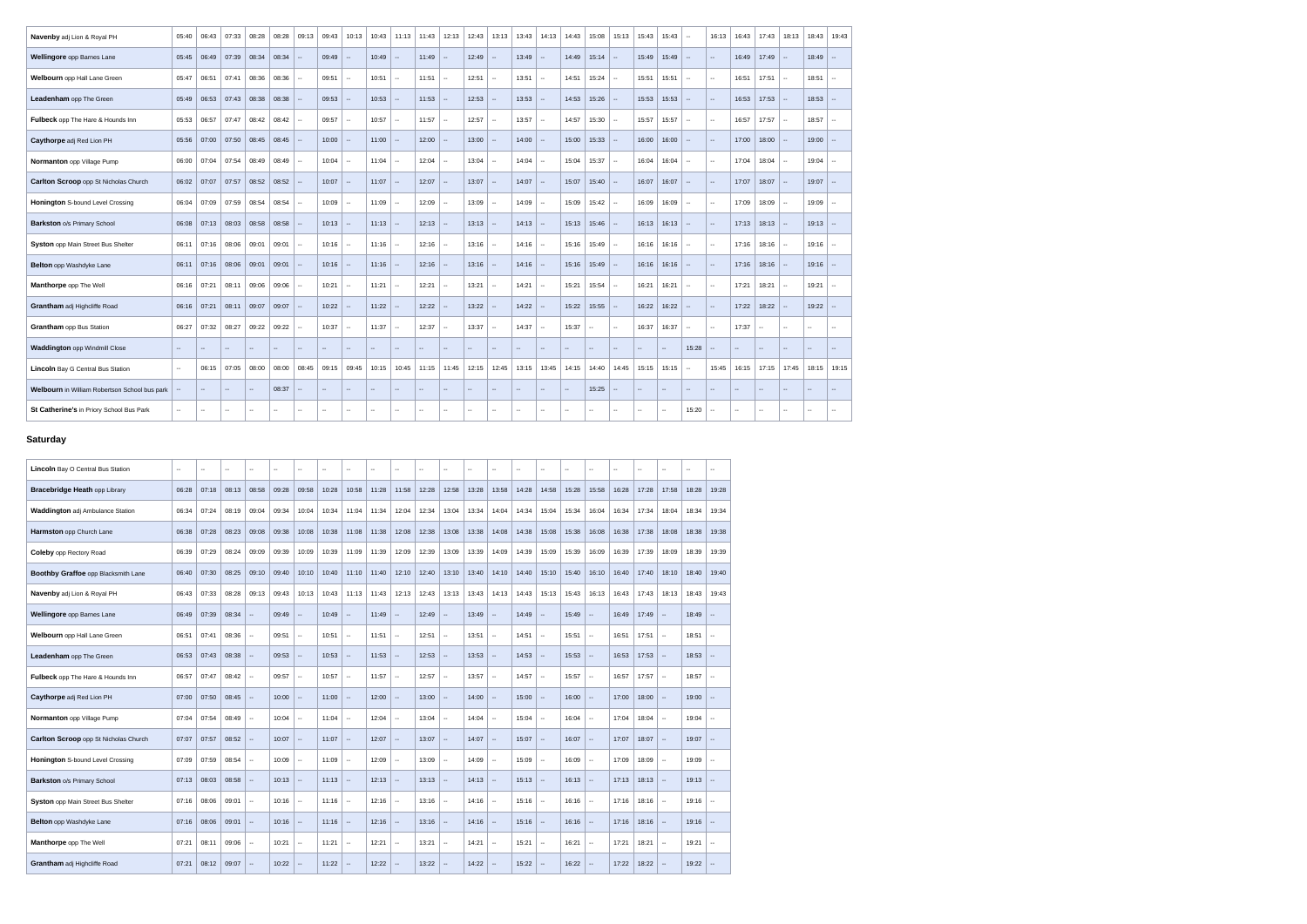| <b>Grantham</b> opp Bus Station                           | 07:32         | 08:27      | 09:22         | $\sim$ | 10:37  | $\sim$        | 11:37  | $\sim$        | 12:37         | $\sim$ | 13:37  | $\sim$        | 14:37         | $\sim$        | 15:37         | $\sim$ | 16:37         | $\sim$ $\sim$ | 17:37         | $\sim$        | $- -$  | $\sim$ $\sim$ | $\sim$ |
|-----------------------------------------------------------|---------------|------------|---------------|--------|--------|---------------|--------|---------------|---------------|--------|--------|---------------|---------------|---------------|---------------|--------|---------------|---------------|---------------|---------------|--------|---------------|--------|
| Waddington opp Windmill Close                             | $\sim$ $\sim$ | $\sim$ $-$ | $\sim$        | $\sim$ | $\sim$ | $\sim$ $\sim$ | $- -$  | $\sim$ $\sim$ | $\sim$        | $\sim$ | $\sim$ | $\sim$        | $\sim$ $\sim$ | $\sim$        | $\sim$        | $\sim$ | $\sim$        | $\sim$ $\sim$ | $\sim$ $\sim$ | $\sim$        | $\sim$ | $\sim$        | $\sim$ |
| <b>Lincoln</b> Bay G Central Bus Station                  | 06:15         | 07:05      | 08:00         | 08:45  | 09:15  | 09:45         | 10:15  | 10:45         | 11:15         | 11:45  | 12:15  | 12:45         | 13:15         | 13:45         | 14:15         | 14:45  | 15:15         | 15:45         | 16:15         | 17:15         | 17:45  | 18:15         | 19:15  |
| <b>Welbourn</b> in William Robertson School bus park   -- |               | $\sim$ $-$ | $- -$         | $\sim$ | $- -$  | $\sim$ $\sim$ | $\sim$ | $\sim$        | $\sim$        | $\sim$ | $- -$  | $\sim$        | $\sim$ $\sim$ | $\sim$        | $\sim$        | $-$    | $\sim$        | $\sim$ $\sim$ | $\sim$ $-$    | $\sim$        | $\sim$ | $- -$         | $\sim$ |
| St Catherine's in Priory School Bus Park                  | $\sim$ $\sim$ | $- -$      | $\sim$ $\sim$ | $\sim$ | $-1$   | $\sim$ $\sim$ | $- -$  | $\sim$ $\sim$ | $\sim$ $\sim$ | $\sim$ |        | $\sim$ $\sim$ | $- -$         | $\sim$ $\sim$ | $\sim$ $\sim$ | $- -$  | $\sim$ $\sim$ | $-1$          | $\sim$ $\sim$ | $\sim$ $\sim$ | $-1$   | $\sim$ $\sim$ | $\sim$ |

# **inbound**

# **Sunday**

| Waddington opp The Wheatsheaf PH              | 10:07                    | 09:09                    | 12:07          | 11:09                    | 14:07                    | 13:09                                         | 16:07 | 15:09                                         | 18:07                    | 19:07                    |
|-----------------------------------------------|--------------------------|--------------------------|----------------|--------------------------|--------------------------|-----------------------------------------------|-------|-----------------------------------------------|--------------------------|--------------------------|
| <b>Bracebridge Heath adj Library</b>          | 10:12                    | 09:14                    | 12:12          | 11:14                    | 14:12                    | 13:14                                         | 16:12 | 15:14                                         | 18:12                    | 19:12                    |
| <b>Grantham</b> opp Railway Station           | 09:00                    | $\overline{\phantom{a}}$ | 11:00          | Ξ.                       | 13:00                    | $\mathord{\hspace{1pt}\text{--}\hspace{1pt}}$ | 15:00 | $\overline{\phantom{a}}$                      | 17:00                    | 18:00                    |
| <b>Grantham</b> arrivals Bus Station          | 09:12                    | $\overline{\phantom{a}}$ | 11:12          | $\overline{\phantom{a}}$ | 13:12                    | $\mathord{\hspace{1pt}\text{--}\hspace{1pt}}$ | 15:12 | $\mathord{\hspace{1pt}\text{--}\hspace{1pt}}$ | 17:12                    | 18:12                    |
| <b>Grantham</b> Stand 9 Bus Station           | 09:13                    | Ξ.                       | 11:13          | Ξ.                       | 13:13                    | $\mathbf{u}$                                  | 15:13 | $\mathord{\hspace{1pt}\text{--}\hspace{1pt}}$ | 17:13                    | 18:13                    |
| Grantham opp Highcliffe Road                  | 09:23                    | $\overline{\phantom{a}}$ | 11:23          | $\overline{\phantom{a}}$ | 13:23                    | $\mathord{\hspace{1pt}\text{--}\hspace{1pt}}$ | 15:23 | $\overline{\phantom{a}}$                      | 17:23                    | 18:23                    |
| Manthorpe adj The Well                        | 09:23                    | ۰.                       | 11:23          | $\overline{\phantom{a}}$ | 13:23                    | $\mathord{\text{--}}$                         | 15:23 | $\overline{\phantom{a}}$                      | 17:23                    | 18:23                    |
| Belton adj Washdyke Lane                      | 09:28                    | --                       | 11:28          | $\overline{a}$           | 13:28                    | $\mathord{\hspace{1pt}\text{--}\hspace{1pt}}$ | 15:28 | $\overline{\phantom{a}}$                      | 17:28                    | 18:28                    |
| Syston adj Main Street Bus Shelter            | 09:29                    | --                       | 11:29          | Ξ.                       | 13:29                    | $\mathord{\hspace{1pt}\text{--}\hspace{1pt}}$ | 15:29 | $\overline{\phantom{a}}$                      | 17:29                    | 18:29                    |
| <b>Barkston opp Primary School</b>            | 09:31                    | $\overline{\phantom{a}}$ | 11:31          | Щ,                       | 13:31                    | $\mathord{\hspace{1pt}\text{--}\hspace{1pt}}$ | 15:31 | --                                            | 17:31                    | 18:31                    |
| Honington N-bound Level Crossing              | 09:35                    | --                       | 11:35          | Ξ.                       | 13:35                    | $\mathord{\hspace{1pt}\text{--}\hspace{1pt}}$ | 15:35 | Ξ.                                            | 17:35                    | 18:35                    |
| Carlton Scroop adj St Nicholas Church         | 09:37                    | ٠.                       | 11:37          | $\overline{\phantom{a}}$ | 13:37                    | $\overline{\phantom{a}}$                      | 15:37 | $\overline{\phantom{a}}$                      | 17:37                    | 18:37                    |
| Normanton adj Village Pump                    | 09:39                    | ۰.                       | 11:39          | $\overline{\phantom{a}}$ | 13:39                    | $\mathord{\hspace{1pt}\text{--}\hspace{1pt}}$ | 15:39 | --                                            | 17:39                    | 18:39                    |
| Caythorpe opp Red Lion PH                     | 09:41                    | $\overline{\phantom{a}}$ | 11:41          | $\overline{\phantom{a}}$ | 13:41                    | $\mathord{\hspace{1pt}\text{--}\hspace{1pt}}$ | 15:41 | --                                            | 17:41                    | 18:41                    |
| Fulbeck adj The Hare & Hounds Inn             | 09:44                    | --                       | 11:44          | $\overline{\phantom{a}}$ | 13:44                    | $\mathord{\text{--}}$                         | 15:44 | $\overline{\phantom{a}}$                      | 17:44                    | 18:44                    |
| Leadenham adj The Green                       | 09:48                    | $\overline{\phantom{a}}$ | 11:48          | $\overline{\phantom{a}}$ | 13:48                    | $\mathord{\hspace{1pt}\text{--}\hspace{1pt}}$ | 15:48 | $\mathord{\hspace{1pt}\text{--}\hspace{1pt}}$ | 17:48                    | 18:48                    |
| <b>Welbourn</b> adj Hall Lane Green           | 09:50                    | $\overline{\phantom{a}}$ | 11:50          | $\overline{\phantom{a}}$ | 13:50                    | $\mathord{\text{--}}$                         | 15:50 | $\overline{\phantom{a}}$                      | 17:50                    | 18:50                    |
| Wellingore adj Barnes Lane                    | 09:55                    | Ξ.                       | 11:55          | Щ,                       | 13:55                    | $\overline{\phantom{a}}$                      | 15:55 | $\overline{\phantom{a}}$                      | 17:55                    | 18:55                    |
| Navenby opp Lion & Royal PH                   | 09:57                    | ۰.                       | 11:57          | $\overline{\phantom{a}}$ | 13:57                    | $\overline{\phantom{a}}$                      | 15:57 | $\overline{\phantom{a}}$                      | 17:57                    | 18:57                    |
| Boothby Graffoe adj Blacksmith Lane           | 10:01                    | -−                       | 12:01          | $\overline{\phantom{a}}$ | 14:01                    | $\overline{\phantom{a}}$                      | 16:01 | н,                                            | 18:01                    | 19:01                    |
| <b>Coleby adj Rectory Road</b>                | 10:03                    | --                       | 12:03          | $\overline{\phantom{a}}$ | 14:03                    | $\overline{\phantom{a}}$                      | 16:03 | $\overline{\phantom{a}}$                      | 18:03                    | 19:03                    |
| Harmston adj Church Lane                      | 10:04                    | $\frac{1}{2}$            | 12:04          | Щ,                       | 14:04                    | $\overline{\phantom{a}}$                      | 16:04 | $\overline{\phantom{a}}$                      | 18:04                    | 19:04                    |
| Welbourn in William Robertson School bus park | $\overline{\phantom{a}}$ | ۰.                       | $\mathbb{L}^2$ | $\overline{\phantom{a}}$ | $\overline{\phantom{a}}$ | $\mathbb{L}^2$                                | Ξ.    | $\mathbb{L}^{\perp}$                          | $\overline{\phantom{a}}$ | $\overline{\phantom{a}}$ |

## **Monday**

| <b>Waddington</b> opp The Wheatsheaf PH | 06:36 |
|-----------------------------------------|-------|
| <b>Bracebridge Heath adj Library</b>    | 06:41 |
| <b>Grantham</b> opp Railway Station     |       |
| <b>Grantham</b> arrivals Bus Station    |       |
| <b>Grantham</b> Stand 9 Bus Station     |       |
| <b>Grantham</b> opp Highcliffe Road     |       |
| <b>Manthorpe</b> adj The Well           |       |
| <b>Belton</b> adj Washdyke Lane         |       |

| 19:15 |
|-------|
|       |
| ı.    |
|       |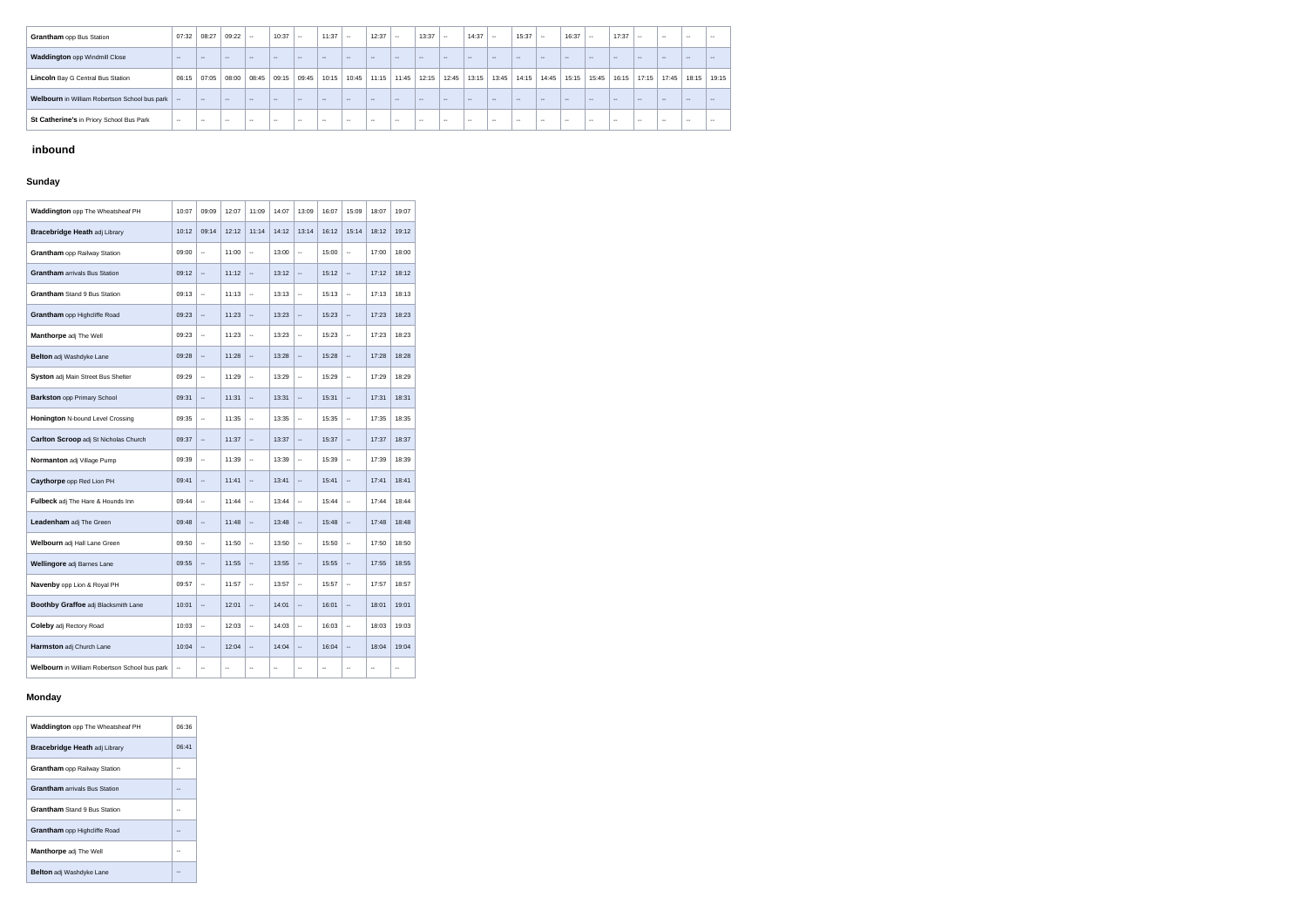| <b>Syston adj Main Street Bus Shelter</b>            | --    |
|------------------------------------------------------|-------|
| <b>Barkston</b> opp Primary School                   |       |
| <b>Honington N-bound Level Crossing</b>              | --    |
| <b>Carlton Scroop</b> adj St Nicholas Church         |       |
| <b>Normanton</b> adj Village Pump                    |       |
| <b>Caythorpe</b> opp Red Lion PH                     | --    |
| <b>Fulbeck</b> adj The Hare & Hounds Inn             | --    |
| <b>Leadenham</b> adj The Green                       | 06:19 |
| Welbourn adj Hall Lane Green                         | 06:21 |
| Wellingore adj Barnes Lane                           | 06:25 |
| Navenby opp Lion & Royal PH                          | 06:27 |
| <b>Boothby Graffoe adj Blacksmith Lane</b>           | 06:31 |
| <b>Coleby adj Rectory Road</b>                       | 06:34 |
| <b>Harmston</b> adj Church Lane                      | 06:34 |
| <b>Welbourn</b> in William Robertson School bus park |       |

# **Tuesday,Wednesday,Thursday,Friday**

| Waddington opp The Wheatsheaf PH              | 06:36 |
|-----------------------------------------------|-------|
| Bracebridge Heath adj Library                 | 06:41 |
| <b>Grantham</b> opp Railway Station           | --    |
| <b>Grantham</b> arrivals Bus Station          |       |
| <b>Grantham</b> Stand 9 Bus Station           | --    |
| Grantham opp Highcliffe Road                  | --    |
| Manthorpe adj The Well                        | --    |
| <b>Belton</b> adj Washdyke Lane               | --    |
| Syston adj Main Street Bus Shelter            | --    |
| <b>Barkston opp Primary School</b>            | ٠.    |
| <b>Honington N-bound Level Crossing</b>       | --    |
| Carlton Scroop adj St Nicholas Church         |       |
| Normanton adj Village Pump                    | --    |
| Caythorpe opp Red Lion PH                     | --    |
| <b>Fulbeck</b> adj The Hare & Hounds Inn      | --    |
| <b>Leadenham</b> adj The Green                | 06:19 |
| Welbourn adj Hall Lane Green                  | 06:21 |
| Wellingore adj Barnes Lane                    | 06:25 |
| <b>Navenby opp Lion &amp; Royal PH</b>        | 06:27 |
| Boothby Graffoe adj Blacksmith Lane           | 06:31 |
| <b>Coleby adj Rectory Road</b>                | 06:34 |
| Harmston adj Church Lane                      | 06:34 |
| Welbourn in William Robertson School bus park |       |

 $\overline{a}$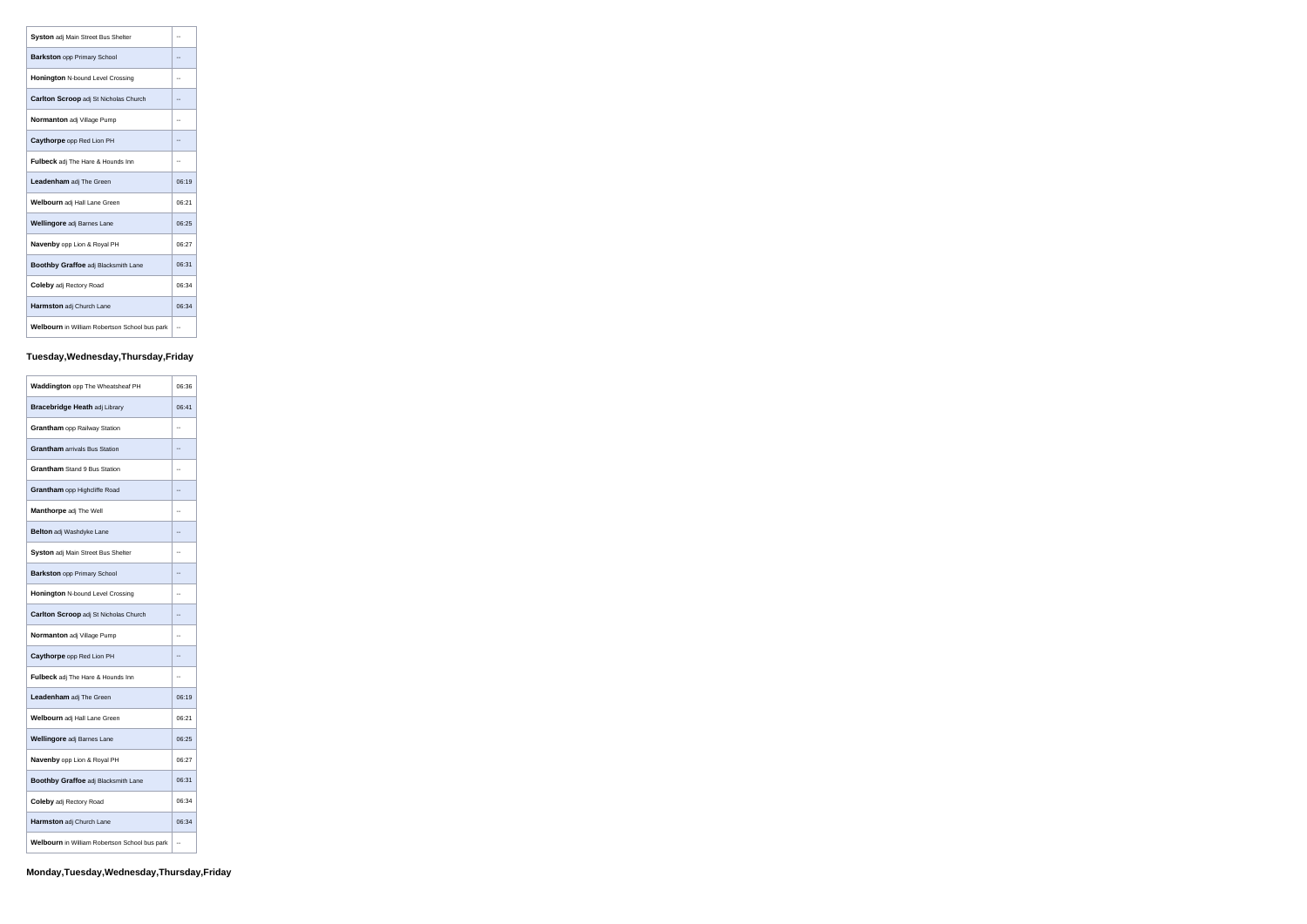| Waddington opp The Wheatsheaf PH              | 07:43 | 07:19                    | 09:03  | 09:03         | 08:28         | 10:01  | 09:29                   | 09:34         | 11:01     | 10:34                    | 12:01           | 11:34                                          | 13:01  | 12:34                                 | 14:01                                   | 13:34         | 15:01                    | 14:34                 | 16:01         | 15:39  | 15:34                    | 17:01                         | 16:34                    | 18:01         | 17:43                    | 19:01  | 19:43                    | 20:43   20:04            |                  |
|-----------------------------------------------|-------|--------------------------|--------|---------------|---------------|--------|-------------------------|---------------|-----------|--------------------------|-----------------|------------------------------------------------|--------|---------------------------------------|-----------------------------------------|---------------|--------------------------|-----------------------|---------------|--------|--------------------------|-------------------------------|--------------------------|---------------|--------------------------|--------|--------------------------|--------------------------|------------------|
| <b>Bracebridge Heath adj Library</b>          | 07:54 | 07:25                    | 09:12  | 09:12         | 08:34         | 10:07  | 09:35                   | 09:40         | 11:07     | 10:40                    | 12:07           | 11:40                                          | 13:07  | 12:40                                 | 14:07                                   | 13:40         | 15:07                    | 14:40                 | 16:07         | 15:45  | 15:40                    | 17:07                         | 16:40                    | 18:07         | 17:49                    | 19:07  | 19:49                    | 20:49                    | 20:10            |
| <b>Grantham</b> opp Railway Station           | 06:28 |                          | 07:33  | 07:33         | $\sim$        | 08:28  | $\sim$                  | $\sim$        | 09:23     | $\overline{\phantom{a}}$ | 10:38           |                                                | 11:38  | $\sim$                                | 12:38                                   | $\sim$        | 13:38                    | $\sim$                | 14:38         | $\sim$ | $\sim$                   | 15:38                         | $\sim$                   | 16:38         | $\sim$                   | 17:38  | $\overline{\phantom{a}}$ | $\overline{\phantom{a}}$ | $\sim$ $\sim$    |
| <b>Grantham</b> arrivals Bus Station          | 06:42 | - 1                      | 08:02  | 08:02         | -44           | 09:02  | $\sim$                  | $\sim$        | 10:02     | $\sim$                   | 11:02           | $\overline{\phantom{a}}$                       | 12:02  | $\sim$                                | 13:02                                   | $\sim$        | 14:02                    | $\sim$                | 15:02         | $\sim$ | $\sim$                   | 16:02                         | $\sim$                   | 17:02         | $\sim$                   | 18:02  | $\overline{\phantom{a}}$ | $\sim$ $\sim$            | $\sim$ $-$       |
| <b>Grantham</b> Stand 9 Bus Station           | 06:43 | $\sim$                   | 08:03  | 08:03         | $\sim$        | 09:03  | $\sim$                  | $\sim$        | 10:03     | $\sim$                   | 11:03           | $\sim$                                         | 12:03  | $\sim$                                | 13:03                                   | $\sim$        | 14:03                    | $\sim$                | 15:03         | $\sim$ | н.                       | 16:03                         | $\sim$                   | 17:03         | 16:45                    | 18:03  | 18:45                    | 19:45                    | $\sim$           |
| Grantham opp Highcliffe Road                  | 06:54 |                          | 08:14  | 08:14         |               | 09:14  | $\sim$                  | $\sim$        | 10:14     | $\sim$                   | 11:14           |                                                | 12:14  | $\overline{\phantom{a}}$              | 13:14                                   | $\sim$        | 14:14                    | $\sim$                | 15:14         | $\sim$ | $\mathbf{u}$             | 16:14                         | $\sim$                   | 17:14         | 16:56                    | 18:14  | 18:56                    | 19:56                    | $\sim$           |
| Manthorpe adj The Well                        | 06:54 | $\sim$                   | 08:14  | 08:14         | $\sim$ $-$    | 09:14  | $\sim$                  | $\sim$ $\sim$ | 10:14     | $\sim$                   | 11:14           |                                                | 12:14  | $\sim$                                | 13:14                                   | $\sim$        | 14:14                    | $\sim$                | 15:14         | $\sim$ | $\mathbf{m}$             | 16:14                         | --                       | 17:14         | 16:56                    | 18:14  | 18:56                    | 19:56                    | $\sim$           |
| Belton adj Washdyke Lane                      | 06:59 | $\sim$                   | 08:19  | 08:19         | $\sim$        | 09:19  | $\sim$                  | $\sim$        | $10:19$ - |                          | 11:19           | $\sim$                                         | 12:19  | $\sim$                                | $13:19$ --                              |               | $14:19$ --               |                       | 15:19         | $\sim$ | $\sim$                   | 16:19                         | $\overline{\phantom{a}}$ | 17:19         | 17:01                    | 18:19  | 19:01                    | 20:01                    | $\sim$           |
| Syston adj Main Street Bus Shelter            | 07:00 | $\sim$                   | 08:20  | 08:20         | $\sim$        | 09:20  | $\sim$                  | $\sim$        | 10:20     | $\overline{a}$           | 11:20           | $\overline{\phantom{a}}$                       | 12:20  | $\sim$                                | 13:20                                   | $\sim$        | 14:20                    | $\sim$                | 15:20         | $\sim$ | $\sim$                   | 16:20                         | --                       | 17:20         | 17:02                    | 18:20  | 19:02                    | $20:02$ -                |                  |
| <b>Barkston opp Primary School</b>            | 07:02 | $\sim$                   | 08:22  | 08:22         | $\sim$ $\sim$ | 09:22  | $\sim$                  | $\sim$        | 10:22     | $\sim$                   | 11:22           |                                                | 12:22  | $\overline{\phantom{a}}$              | 13:22                                   | $\sim$        | $14.22$ -                |                       | 15:22         | $\sim$ | $\sim$                   | 16:22                         | $\sim$                   | 17:22         | 17:04                    | 18:22  | 19:04                    | 20:04                    | $\sim$           |
| Honington N-bound Level Crossing              | 07:06 | $\sim$                   | 08:26  | 08:26         | $\sim$ $-$    | 09:26  | $\sim$                  | $\sim$        | 10:26     | $\sim$                   | 11:26           | $\overline{\phantom{a}}$                       | 12:26  | $\sim$                                | 13:26                                   | $\sim$        | 14:26                    | $\sim$                | 15:26         | $\sim$ | $\sim$                   | 16:26                         | $\sim$                   | 17:26         | 17:08                    | 18:26  | 19:08                    | 20:08                    | $\sim$           |
| Carlton Scroop adj St Nicholas Church         | 07:08 | $\sim$                   | 08:28  | 08:28         | $\sim$        | 09:28  | $\sim$                  | $\sim$        | 10:28     | $\sim$ $\sim$            | 11:28           | $\sim$                                         | 12:28  | $\sim$                                | 13:28                                   | $\sim$        | 14:28                    | l --                  | 15:28         | $\sim$ | $\sim$ $\sim$            | 16:28                         | $\sim$ $\sim$            | 17:28         | 17:10                    | 18:28  | 19:10                    | $20:10$ -                |                  |
| Normanton adj Village Pump                    | 07:10 | $\sim$                   | 08:30  | 08:30         | $\sim$ $-$    | 09:30  | $\sim$                  | $\sim$        | 10:30     | $\sim$                   | 11:30           |                                                | 12:30  | $\sim$                                | 13:30                                   | $\sim$        | 14:30                    | $\sim$                | 15:30         | $\sim$ | н.                       | 16:30                         | $\sim$                   | 17:30         | 17:12                    | 18:30  | 19:12                    | $20:12$ -                |                  |
| Caythorpe opp Red Lion PH                     | 07:13 |                          | 08:33  | 08:33         | -44           | 09:33  | $\sim$                  | $\sim$        | 10:33     | $\sim$ $\sim$            | 11:33           |                                                | 12:33  | $\sim$                                | 13:33                                   | $\sim$ $\sim$ | 14.33                    | $\sim$                | 15:33         | $\sim$ | $\overline{\phantom{a}}$ | 16:33                         | $\sim$ $\sim$            | 17:33         | 17:15                    | 18:33  | 19:15                    | $20:15$ -                |                  |
| Fulbeck adj The Hare & Hounds Inn             | 07:17 | $\sim$                   | 08:37  | 08:37         | $\sim$        | 09:37  | $\sim$                  | $\sim$        | 10:37     | $\sim$                   | 11:37           | $\overline{\phantom{a}}$                       | 12:37  | $\sim$                                | 13:37                                   | $\sim$        | 14:37                    | $\sim$                | 15:37         | $\sim$ | $\sim$                   | 16:37                         | $\sim$                   | 17:37         | 17:19                    | 18:37  | 19:19                    | $20:19$ $-$              |                  |
| Leadenham adj The Green                       | 07:21 | 06:59                    | 08:42  | 08:41         | $\sim$        | 09:41  | $\sim$                  | $\sim$        | 10:41     | $\sim$                   | 11:41           | $\sim$                                         | 12:41  | $\sim$                                | 13:41                                   | $\sim$        | 14:41                    | $\sim$                | 15:41         | $\sim$ | $\sim$                   | 16:41                         | $\sim$ $ \sim$           | 17:41         | 17:23                    | 18:41  | 19:23                    | 20:23                    | $\sim$           |
| Welbourn adj Hall Lane Green                  | 07:23 | 07:01                    | 08:45  | 08:45         | $\sim$ $-$    | 09:43  | 09:11                   | $\sim$        | 10:43     | $\sim$                   | 11:43           | $\sim$                                         | 12:43  | $\sim$                                | 13:43                                   | $\sim$ $\sim$ | 14:43                    | $\sim$                | 15:43         | 15:22  | $\mathbf{m}$             | 16:43                         | $\sim$                   | 17:43         | 17:25                    | 18:43  | 19:25                    | 20:25                    | $\bullet\bullet$ |
| Wellingore adj Barnes Lane                    | 07:29 | 07:07                    | 08:51  | 08:51         | $\ $ --       | 09:49  | $09:17$ 09:22           |               | 10:49     | 10:22                    | $11:49$ 11:22   |                                                |        | $12:49$ 12:22                         | 13:49                                   | 13:22         | 14:49                    |                       | $14.22$ 15:49 | 15:27  | 15:22                    | 16:49                         | 16:22                    | 17:49         | 17:31                    | 18:49  | 19:31                    | 20:31                    | 19:52            |
| Navenby opp Lion & Royal PH                   | 07:31 | 07:09                    | 08:53  | $  08:53   -$ |               | 09:51  | $09:19$ 09:24           |               | 10:51     | 10:24                    |                 |                                                |        |                                       | $11:51$   11:24   12:51   12:24   13:51 | 13:24         | 14:51                    | 14:24                 | 15:51         | 15:29  | 15:24                    |                               | 16:51   16:24            | 17:51         | 17:33                    | 18:51  | 19:33                    | 20:33   19:54            |                  |
| Boothby Graffoe adj Blacksmith Lane           | 07:35 | 07:13                    | 08:57  | $08:57$ --    |               |        | $09.55$   09:23   09:28 |               | 10:55     | 10:28                    | $11:55$   11:28 |                                                |        | 12:55   12:28   13:55                 |                                         | 13:28         |                          | 14:55   14:28   15:55 |               |        |                          | 15:33   15:28   16:55   16:28 |                          | 17:55 17:37   |                          | 18:55  | 19:37                    | 20:37                    | 19:58            |
| <b>Coleby adj Rectory Road</b>                | 07:37 | 07:15                    | 08:59  | $08:59$ -     |               | 09:57  | 09:25                   | 09:30         | 10:57     | 10:30                    |                 |                                                |        | 11:57   11:30   12:57   12:30   13:57 |                                         | 13:30         | 14:57                    | 14:30                 | 15:57         | 15:35  | 15:30 $ $                | 16:57                         | 16:30                    | 17:57         | 17:39                    | 18:57  | 19:39                    | 20:39 20:00              |                  |
| Harmston adj Church Lane                      | 07:38 | 07:16                    | 09:00  | $09:00$ --    |               | 09:58  | 09:26                   | 09:31         | 10:58     | 10:31                    | $11:58$   11:31 |                                                |        |                                       | 12:58   12:31   13:58   13:31           |               | 14:58                    | 14:31                 | 15:58         | 15:36  | 15:31                    | 16:58                         | 16:31                    | 17:58         | 17:40                    | 18:58  | 19:40                    | 20:40   20:01            |                  |
| Welbourn in William Robertson School bus park |       | $\overline{\phantom{a}}$ | $\sim$ | 08:42         | $\sim$        | $\sim$ | $\sim$                  | $\sim$        | $\sim$    | $\overline{\phantom{a}}$ | $\sim$          | $\hspace{0.1mm}-\hspace{0.1mm}-\hspace{0.1mm}$ | $\sim$ | $\overline{\phantom{a}}$              | $\sim$                                  | $\sim$        | $\overline{\phantom{a}}$ | $\sim$                | $\sim$        | 15:21  | $\sim$                   | $\sim$                        | $\sim$                   | $\sim$ $\sim$ | $\overline{\phantom{a}}$ | $\sim$ | $\sim$                   | $\sim$                   | $\sim$ $\sim$    |

## **Saturday**

| Waddington opp The Wheatsheaf PH             | 07:19                       | 09:03 | 07:59                       | 08:28                    | 10:01 | 09:34                    | 11:01 | 10:34                    | 12:01 | 11:34                       | 13:01 | 12:34                    | 14:01 | 13:34                    | 15:01 | 14:34  | 16:01 | 15:34                       | 17:01 | 16:34         | 18:01 | 19:01 | 19:43                     | 20:43  | 20:04                    |
|----------------------------------------------|-----------------------------|-------|-----------------------------|--------------------------|-------|--------------------------|-------|--------------------------|-------|-----------------------------|-------|--------------------------|-------|--------------------------|-------|--------|-------|-----------------------------|-------|---------------|-------|-------|---------------------------|--------|--------------------------|
| <b>Bracebridge Heath adj Library</b>         | 07:25                       | 09:12 | 08:05                       | 08:34                    | 10:07 | 09:40                    | 11:07 | 10:40                    | 12:07 | 11:40                       | 13:07 | 12:40                    | 14:07 | 13:40                    | 15:07 | 14:40  | 16:07 | 15:40                       | 17:07 | 16:40         | 18:07 | 19:07 | 19:49                     | 20:49  | 20:10                    |
| <b>Grantham</b> opp Railway Station          | $\sim$                      | 07:33 | $\sim$                      | $\sim$                   | 08:28 | $\sim$                   | 09:23 | $\sim$ $-$               | 10:38 | $\sim$                      | 11:38 | $\sim$                   | 12:38 | $\sim$                   | 13:38 | $\sim$ | 14:38 | $\sim$                      | 15:38 | $\sim$        | 16:38 | 17:38 | $\sim$                    | $\sim$ | $\sim$                   |
| <b>Grantham</b> arrivals Bus Station         | $\mathcal{L}_{\mathcal{A}}$ | 08:02 | $\sim$                      | $\sim$                   | 09:02 | $\sim$                   | 10:02 | $\sim$ $\sim$            | 11:02 | $\sim$                      | 12:02 | $\sim$                   | 13:02 | $\sim$                   | 14:02 | $\sim$ | 15:02 | $\sim$                      | 16:02 | $\sim$        | 17:02 | 18:02 | $\mathbb{H}^{\mathbb{Z}}$ | $- -$  | $\sim$ $\sim$            |
| <b>Grantham</b> Stand 9 Bus Station          | $\sim$                      | 08:03 | $\sim$                      | $\sim$                   | 09:03 | $\sim$                   | 10:03 | $\sim$                   | 11:03 | $\sim$                      | 12:03 | $\sim$                   | 13:03 | $\sim$                   | 14:03 | $\sim$ | 15:03 | $\sim$                      | 16:03 | $\sim$        | 17:03 | 18:03 | 18:45                     | 19:45  | $\sim$                   |
| Grantham opp Highcliffe Road                 | $\sim$                      | 08:14 | $-$                         | $\sim$                   | 09:14 | $\sim$                   | 10:14 | $\sim$                   | 11:14 | $\sim$ $\sim$               | 12:14 | $\sim$                   | 13:14 | $\sim$                   | 14:14 | $\sim$ | 15:14 | $\mathcal{L}_{\mathcal{F}}$ | 16:14 | $\sim$ $\sim$ | 17:14 | 18:14 | 18:56                     | 19:56  | $\sim$                   |
| Manthorpe adj The Well                       | $\sim$                      | 08:14 | $\sim$                      | $\sim$                   | 09:14 | $\sim$                   | 10:14 | $\sim$                   | 11:14 | $\sim$                      | 12:14 | $\sim$                   | 13:14 | $\sim$                   | 14:14 | $\sim$ | 15:14 | $\sim$                      | 16:14 | $\sim$        | 17:14 | 18:14 | 18:56                     | 19:56  | $\sim$                   |
| <b>Belton</b> adj Washdyke Lane              | $\sim$                      | 08:19 | $\sim$                      | $\sim$                   | 09:19 | $\sim$                   | 10:19 | $\sim$ $\sim$            | 11:19 | $\sim$                      | 12:19 | $\sim$                   | 13:19 | $\sim$                   | 14:19 | $\sim$ | 15:19 | $\sim$                      | 16:19 | $\sim$        | 17:19 | 18:19 | 19:01                     | 20:01  | $\sim$                   |
| Syston adj Main Street Bus Shelter           | $\sim$                      | 08:20 | $\sim$                      | $\sim$                   | 09:20 | $\sim$                   | 10:20 | $\sim$                   | 11:20 | $\sim$                      | 12:20 | $\sim$                   | 13:20 | $\sim$                   | 14:20 | $\sim$ | 15:20 | $\sim$                      | 16:20 | $\sim$        | 17:20 | 18:20 | 19:02                     | 20:02  | $\sim$                   |
| <b>Barkston opp Primary School</b>           | $\sim$                      | 08:22 | $\sim$                      | $\sim$                   | 09:22 | $\sim$                   | 10:22 | $\sim$                   | 11:22 | $\sim$ $\sim$               | 12:22 | $\sim$                   | 13:22 | $\sim$                   | 14:22 | $\sim$ | 15:22 | $\mathcal{L}_{\mathcal{F}}$ | 16:22 | $\sim$ $\sim$ | 17:22 | 18:22 | 19:04                     | 20:04  | $\sim$                   |
| Honington N-bound Level Crossing             | $\sim$                      | 08:26 | $\mathcal{L}_{\mathcal{A}}$ | $\overline{\phantom{a}}$ | 09:26 | $\sim$                   | 10:26 | $\sim$                   | 11:26 | $\sim$                      | 12:26 | $\sim$                   | 13:26 | $\sim$                   | 14:26 | $\sim$ | 15:26 | $\sim$                      | 16:26 | $\sim$        | 17:26 | 18:26 | 19:08                     | 20:08  | $\overline{\phantom{a}}$ |
| <b>Carlton Scroop adj St Nicholas Church</b> | $\sim$                      | 08:28 | $\sim$                      | $\sim$                   | 09:28 | $\sim$                   | 10:28 | $\sim$                   | 11:28 | $\sim$ $\sim$               | 12:28 | $\sim$                   | 13:28 | $\sim$                   | 14:28 | $\sim$ | 15:28 | $\mathcal{L}_{\mathcal{F}}$ | 16:28 | $\sim$ $\sim$ | 17:28 | 18:28 | 19:10                     | 20:10  | $\sim$                   |
| Normanton adj Village Pump                   | $\sim$                      | 08:30 | $\sim$                      | $\sim$                   | 09:30 | $\sim$                   | 10:30 | $\sim$                   | 11:30 | $\mathbf{u}$                | 12:30 | $\sim$                   | 13:30 | $\sim$                   | 14:30 | $\sim$ | 15:30 | $\sim$                      | 16:30 | $\mathbf{u}$  | 17:30 | 18:30 | 19:12                     | 20:12  | $\sim$                   |
| Caythorpe opp Red Lion PH                    | $\sim$                      | 08.33 | $\sim$                      | $\sim$                   | 09:33 | $\sim$                   | 10:33 | $\sim$                   | 11:33 | $\sim$                      | 12:33 | $\sim$                   | 13:33 | $\sim$                   | 14:33 | $\sim$ | 15:33 | $\sim$                      | 16:33 | $\sim$        | 17:33 | 18:33 | 19:15                     | 20:15  | $\sim$                   |
| Fulbeck adj The Hare & Hounds Inn            | $\sim$ $-$                  | 08:37 | $\mathbf{e} = \mathbf{e}$   | $\sim$                   | 09:37 | $\omega_{\rm m}$         | 10:37 | $\sim$                   | 11:37 | $\sim$                      | 12:37 | $\sim$                   | 13:37 | $\sim$                   | 14:37 | $\sim$ | 15:37 | $\sim$                      | 16:37 | $\sim$        | 17:37 | 18:37 | 19:19                     | 20:19  | $\sim$                   |
| Leadenham adj The Green                      | 06:59                       | 08:42 | 07:39                       | $\sim$                   | 09:41 | $\sim$                   | 10:41 | $\sim$                   | 11:41 | $\mathcal{L}_{\mathcal{F}}$ | 12:41 | $\sim$                   | 13:41 | $\sim$                   | 14:41 | $\sim$ | 15:41 | $\mathcal{L}_{\mathcal{F}}$ | 16:41 | $\sim$        | 17:41 | 18:41 | 19:23                     | 20:23  | $\sim$                   |
| Welbourn adj Hall Lane Green                 | 07:01                       | 08:45 | 07:41                       | $\sim$                   | 09:43 | $\overline{\phantom{a}}$ | 10:43 | $\overline{\phantom{a}}$ | 11:43 | $\mathbf{u}$                | 12:43 | $\overline{\phantom{a}}$ | 13:43 | $\overline{\phantom{a}}$ | 14:43 | $\sim$ | 15:43 | $\sim$                      | 16:43 | $\sim$        | 17:43 | 18:43 | 19:25                     | 20:25  | $\sim$                   |